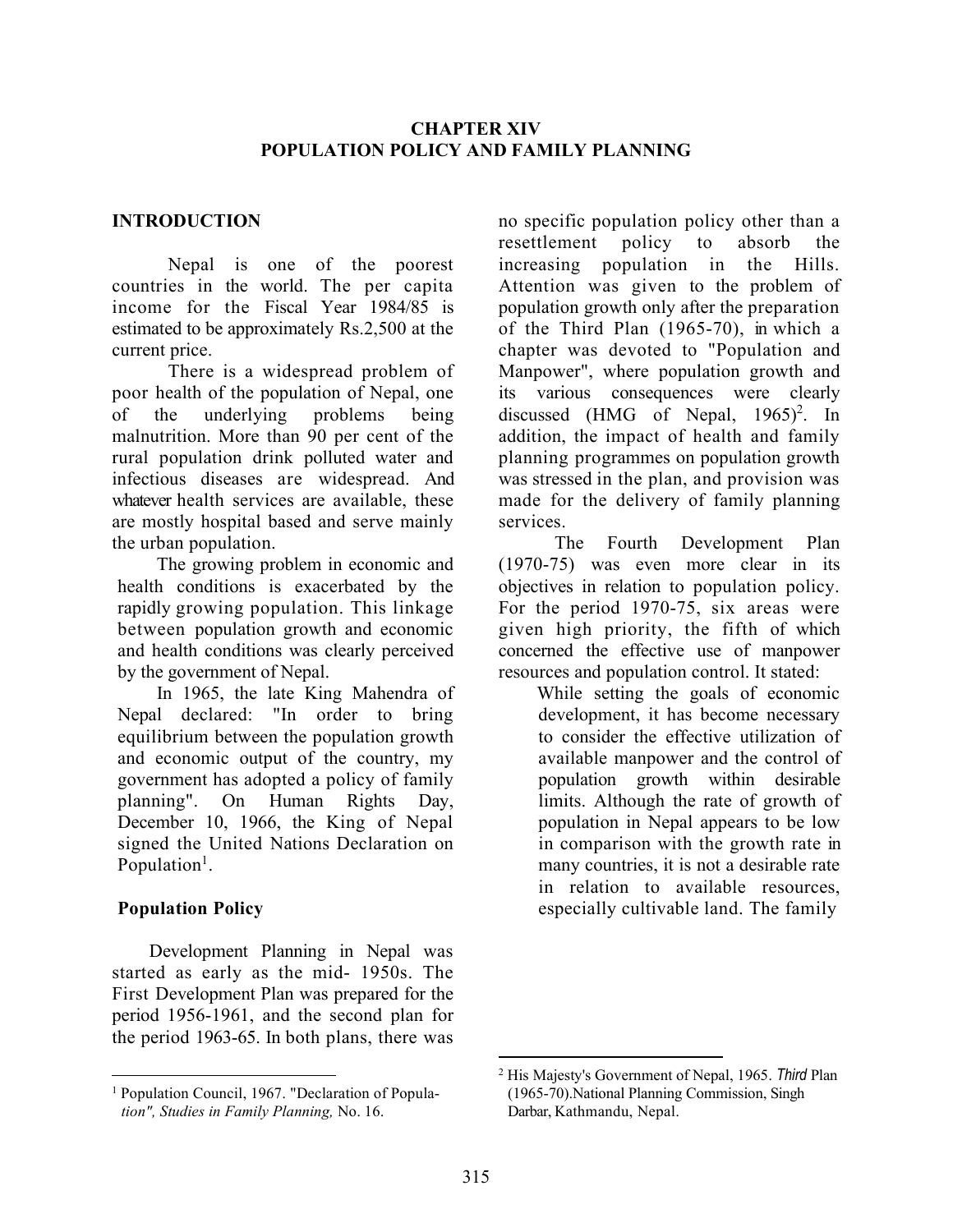planning programme will help improve the situation and thereby uplift the standard of living of the people (HMG of Nepal,  $1970)^3$ .

 The chapter on "Manpower and Population" stressed two requirements for bringing about a substantial change in the birth rate. The first, was to bring changes in the economic and social conditions, cultural patterns and aspirations of the common man. The second point was to create an institution to implement a family planning programme  $(HMG of Nepal, 1970)^4$ .

 The fifth Development Plan (1975-80) devoted an entire chapter to population policy. The plan stated that:

> Optimum utilization of manpower, consistent with the aims of broader economic growth and faster rise in the standard of living of the masses, demands a pattern of distribution of population in keeping with the present and future geographical distribution of the physical resource endowments of the country (HMG of Nepal, 1975; Lohani,  $1976$ <sup>5.6</sup>

 In order to realize these objectives, the Government of Nepal adopted the following policies for the fifth Plan (1975- 80) (HMG of Nepal, 1976)<sup>7</sup>.

- 1. Achieve perceptible reduction in crude birth rate through such indirect but broad and basic determinants as social, economic, cultural,and educational development and reforms, as well as through direct antinatalist and preventive programmes of family planning and, maternity and child health care:
- 2. control the flow of immigration into the country to reduce this flow to insignificance.,
- 3 . organize the internal migration from the Hills to the Terai, and also from rural to urban areas, in a systematic way and on the basis of a set programme;
- 4. in order to achieve an optimum spatial distribution of population, it is highly desirable that population growth in Nepal should have direct correspondence with the differing resource endowments of different geographic zones. Especially, more attention should be focused on the necessity of increasing the density of population in the Western Terai and particularly in the Far-western Terai ;
- 5. from the regional development considerations, it is desirable to develop small urban centers in hitherto unurbanized regions. Necessary civic facilities should be provided in the centers selected for such planned urbanization.

The Sixth Development Plan (1980-85) discussed the impact of population growth on different sectors, particularly on agriculture, forestry, labour force, education, health and urbanization. The plan stated its two population objectives as: 1) the annual population growth rate of 2.3 per cent will be regulated

<sup>&</sup>lt;sup>3</sup> His Majesty's Government of Nepal, 1970. Fourth Plan (1975-80), National Planning Commission, Singh Darbar, Kathmandu, Nepal.

 $<sup>4</sup>$  Ibid.</sup>

 $<sup>5</sup>$  His Majesty's Government of Nepal, 1975. Fifth</sup> Plan (1975-80), National Planning Commission, Singh Darbar, Kathmandu, Nepal.

<sup>6</sup> Lohani, G.P., 1976. "Search For a Population Policy", in proceedings of Conference on the Implementation of Population Policies, Jointly sponsored by Population Policies Coordination Board, Nepal, Ministry of Health, Nepal and the University of California, Berkeley FP/MCH Project in Nepal, pp. 18-23.

<sup>&</sup>lt;sup>7</sup> See for English version Lohani, G. P. ibid. pp. 18-23.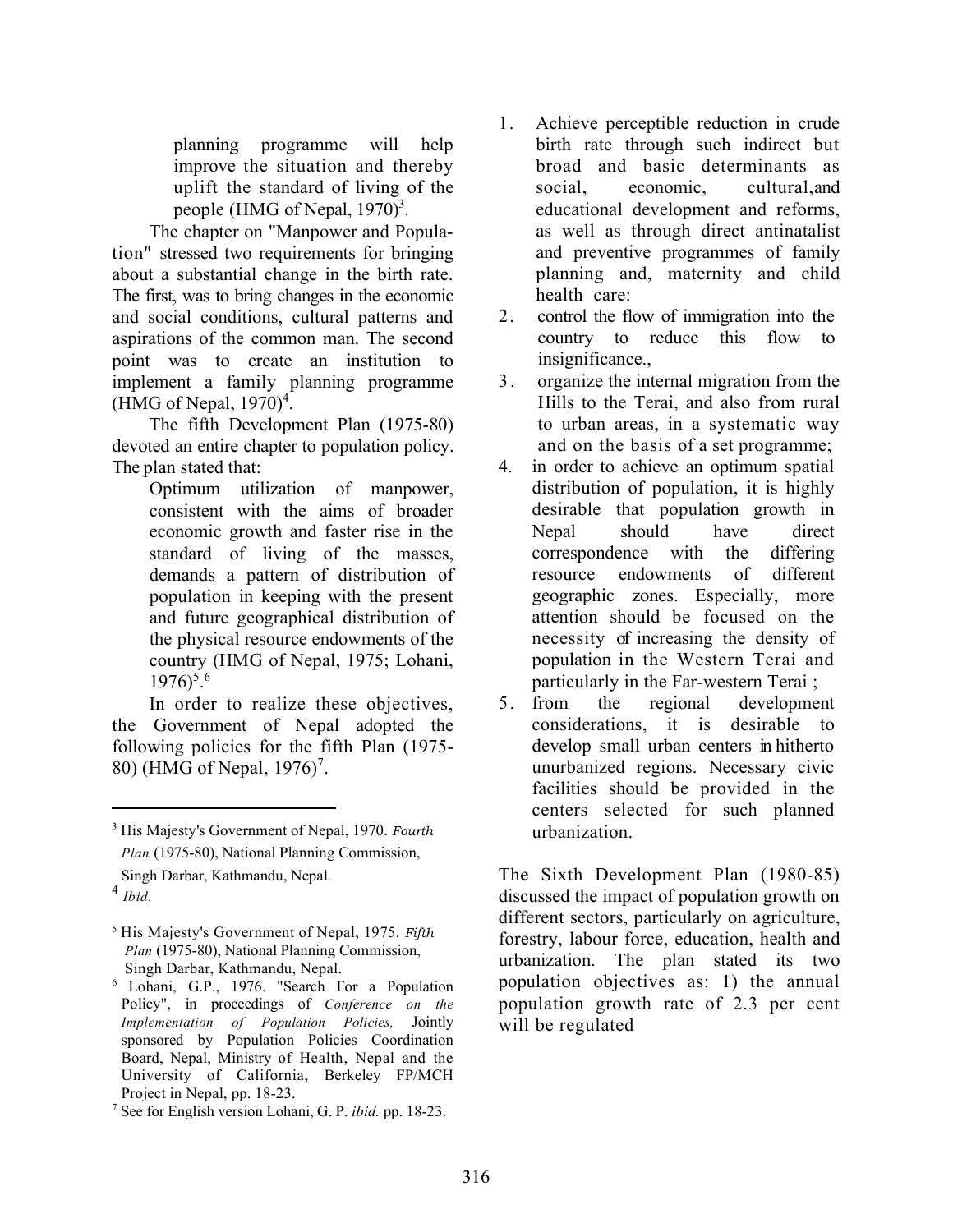and pre-requisites to bring down the population growth will be created in the Sixth Plan, and (2) problems of population distribution and migration will be tackled. The plan adopted the following policies : i) to introduce a family planning programme with particular emphasis on permanent methods in rural areas where fertility was high , ii) to intensify economic activities in the Hill areas in an effort to regulate the movement of population, and iii) to popularize the family planning programme among the people at large by adequate provision for publicity and extension of services (HMG of Nepal,  $1980$ )<sup>8</sup>.

 During the Seventh Plan (1985-90), population policies were basically based on the long-term goal to bring down the total fertility rate at 2.5 per woman in the year 2000 A. D. The population planning objectives stated in the Seventh Plan is "to strike out a balance between population growth and economic development by reducing the adverse effects on population structure and distribution that result from the pressure of unchecked population growth<sup>"9</sup>.

 Five policies were adopted for the Seventh Plan. They were:

- expand family planning services and meet unfulfilled demand for such services,
- integrate population programmes with development programmes,
- emphasize women's development programmes,
- increase participation of Panchayats and the class organizations, and
- control flow of immigration.

 To implement population policies of the government as envisaged in the perspective plans, various government / private Institutions /specialized agencies were set up. The origins and functions of some of these major institutions particularly those of government organizations are discussed here.

#### Evolution of Population Related Institutions

The Family Planning programme was introduced first in Nepal by a nongovernment voluntary organization-Nepa1 Family Planning Association, in 1958. Its services included only information and education and were confined within Kathmandu valley only. An official population related activities came into existence when His Majesty's Government of Nepal included a chapter on "Population and Manpower" in the Third Plan (1965-70). During early part of the third plan period, services of family planning were available in the Kathmandu Valley through a Maternal Child Health Unit of the Department of Health Services.

In order to achieve a goal of bringing a balance between population growth and food production, the Government of Nepal created a semi-autonomous board called Nepal Family Planning and Maternal Child Health Board chaired by the Health Minister in 1968. The Board is empowered to develop policy and programme, implement and co-ordinate family planning activities.Since it has a responsibility of providing family planning and maternal child health services throughout the country, the FP/MCH Project under guidance from the board and administratively under the Ministry of Health became national implementing agency.

 During 1970s, the government envisaged a need of have a high powered body to coordinate population and family planning activities. This has resulted, especially, when policy makers and planners realized that

 $8$  His Majesty's Government of Nepal, 1980. Sixth Plan (1980-85), National Planning Commission, Singh Darbar, Kathmandu, Nepal.

<sup>9</sup> His Majesty's Government of Nepal, 1985. Seventh Plan (1985-90), National Planning Commission, Singh Darbar, Kathmandu, Nepal (in Nepali).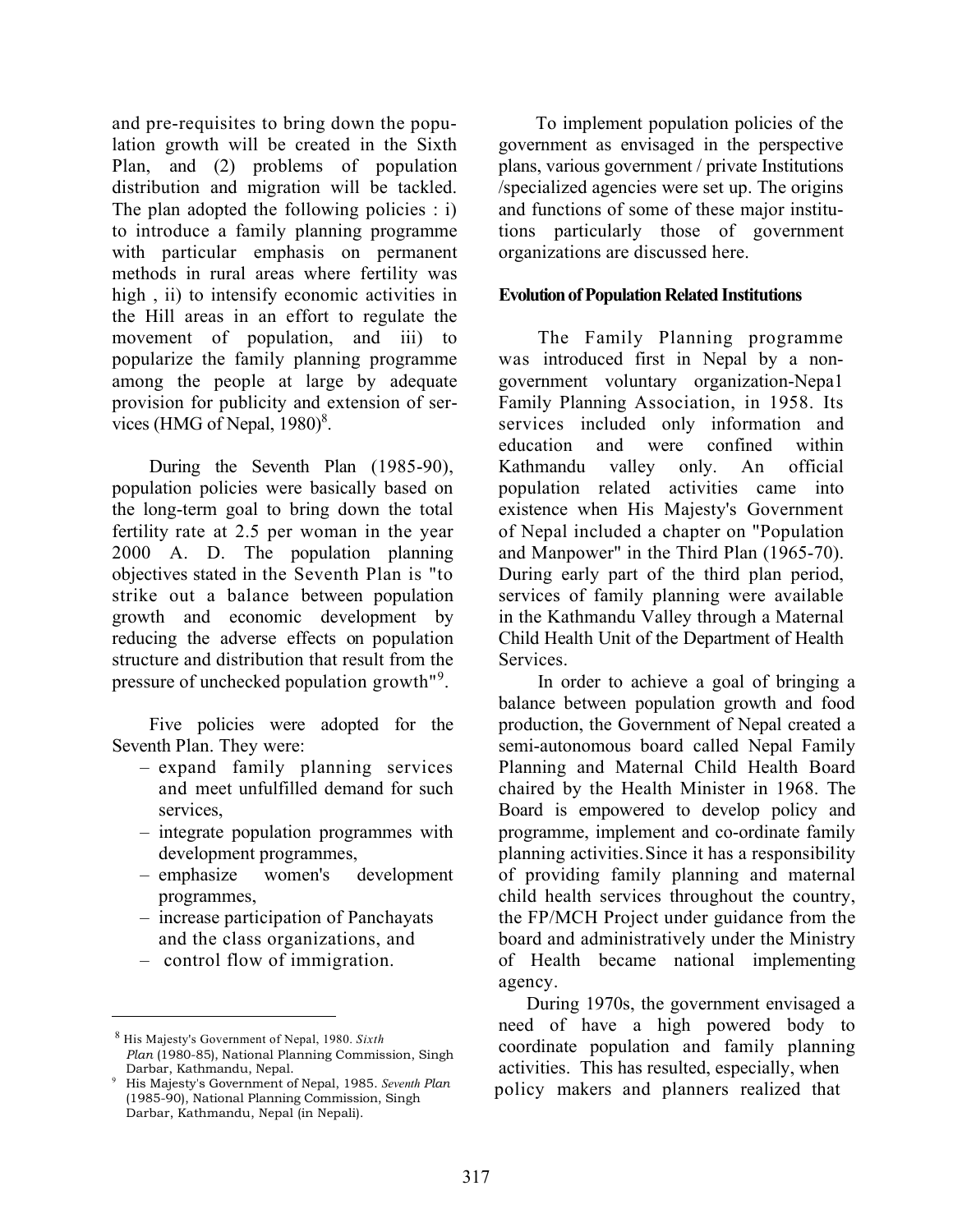population problem could not be solved only by family planning. The Fifth Plan (1975- 80) called for the development of a Population Policy Coordination Board (POPCOB) under the National Planning Commission (NPC) in 1975.

## Population Policy Coordination Board (POPCOB) and National Commission On Population (NCP)

The POPCOB was responsible for coordinating the work of the various ministries with matters pertaining to population changes. The POPCOB was chaired by a member of the National Planning Commission (NPC) and its members were representatives from various ministries, such as Health, Land, Home Affairs, Panchayat, Education, Agriculture and representatives from the Tribhuvan University (TU), Women's Organization and the Family Planning and Maternal Child Health Project. The government dismantled the POPCOB as it had been unable to meet its objectives  $(UNFPA, 1979)^{10}$ . This was, however, followed by formation of National Commission on Population (NCP) in 1978 under the chairmanship of the Prime Minister.

The NCP was reorganized in 1979. The Prime Minister, again, chaired the NCP. The Vice-chairman of the National Planning Commission was ex-officio the vice-chairman of the NCP. The secretariat of the NCP was kept under the secretariat of the National Planning Commission.

The National Commission on Population (NCP) emerged as an independent organization in April 1982 with the specific aim of strengthening the government's capacity to deal with

population issues under the chairmanship of Prime Minister. The reconstituted commission has provided a full-time Vicechairman, an independent secretariat and representation to commission from, various organizations.

To discharge the above responsibilities/ functions, the commission (NCP) has set up four major divisions: i) Programme Development and Coordination Division; ii) Research and Data Management Division; iii) Information, Education and Communication Division, and iv) Administration and Law Division. There are number of units under each of these divisions.

# Nepal Family Planning and MCH Project (FP/MCH)

The Nepal Family Planning and Maternal Child Health (FP/MCH) Project which is under the semi-autonomous Nepal Family Planning and Maternal Child Health (FP/ MCH) Board has a national responsibility to make family planning services and information available to all eligible Nepalese.

The FP/MCH Board chaired by the Minister of Health sets guidelines for the implementation of the family planning and maternal child health programme in the country. The FP/MCH Project which is administratively under the Ministry of Health spent its initial period integrating FP and MCH activities using health institutions in the Kathmandu valley (Taylor et a.l.,  $1972$ <sup>11</sup>. The MCH component was added to the family planning programme for two main reasons: (1) with Nepal's high mortality, it was felt desirable to provide services for surviving children than toward preventing future births, and (2) MCH might develop rapport for

<sup>10</sup> United Nations Fund for Population Activities, 1979. Nepal: Report of Mission on Needs Assessment for Population Assistance, UNFPA Report, No. 21, New York.

<sup>11</sup> Taylor, D. and Thapa, R., (1972). NEPAL. A Country Profile series of the Population Council, New York.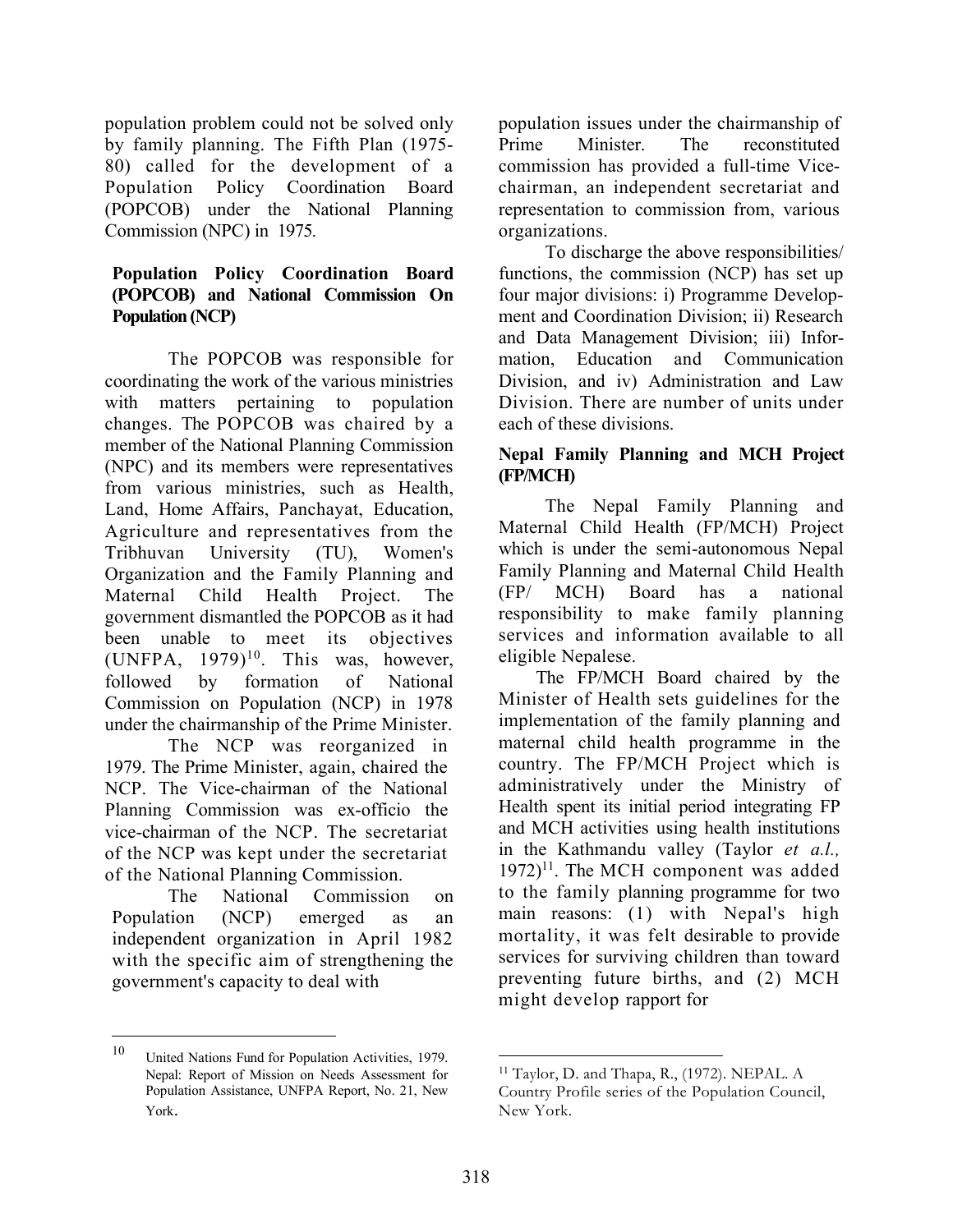promotion of family planning among MCH clients, win their trust, and provide an excellent opportunity for family planning motivation.

At present, the FP/MCH Project provides the family planning and maternal child health services in 52 of the 75 districts<sup>12</sup> in three different settings: stationary, mobile and door-to-door. The stationary one is generally attached to a health institution, such as health posts, health centres and hospitals. In addition to the staff of the health institution, the FP/ MCH assigns a minimum of two workers to work full time on family planning and maternal child health service delivery. If the FP/MCH centre is attached to a health post, there will be two family planning workers (generally one of each sex). If it is attached to a hospital, there will be as many as five or more workers including one auxiliary nurse-midwife or auxiliary health worker and one public health nurse. The FP/MCH centre attached to a health post distributes condoms and oral pills to those who come to the centre. At the same time, the centre provides maternal and child health services including education, nutrition and environmental health care. The centre attached to a hospital provides additional services, such as sterilization (male and female), IUD and Depo-provera depending upon the availability of trained medical doctors and equipment. All of the FP/MCH workers are required to give followup services at acceptors' homes and motivation to potential acceptors within a radius of three miles from the centre. By the end of July 1986, there were 256 FP/MCH centres of this kind.

Some of the FP/MCH centres, particularly district offices, operate satellite clinics in nearby areas. In the satellite clinic, distribution of oral pills and condom, education in family planning, and maternal child health services are offered.

A large part of the country is covered by mobile sterilization camps. The first quarter of a fiscal year (July-September) is generally a period when almost all of the district annual plans are made in consultation with the central office. Each district office makes a plan for a sterilization camp (vasectomy, laparoscopy and mini-laparotomy) working out the required budget and supplies, and submits it to the central office for approval. Usually, these activities are carried out at the annual district officer's seminar. Camps can be divided into two categories. A laparoscopy or mini-laparotomy camp is organized by providing staff from the central office where almost all the trained medical doctors are stationed in various hospitals and the FP/MCH central clinic. A vasectomy camp is organized and run by the district personnel. District staff or the central staff conduct motivation and education campaigns. Camp are generally held with the help of local village Panchayat members and volunteers from Women's Organization, Red Cross, Youth Club, etc. Generally, every sterilization camp is assisted by the district level steering committee which consists of local elites. This committee helps in getting people's participation and bringing potential acceptors to the camp site. But there are instances where the previously organized camps were cancelled because of lack of trained medical doctors who would be willing to go to remote villages

<sup>&</sup>lt;sup>12</sup> In order to gain the people's participation in running the family planning programme, there is a district level Family Planning and Maternal Child Health Coordinating Committee in each district. The committee is expected to help in the following activities: (1) to draw a tentative programme in connection with the FP/MCH; (2) to mobilize the local resources to run the sterilization camps; and (3) to select village panchayats for a panchayat based centre.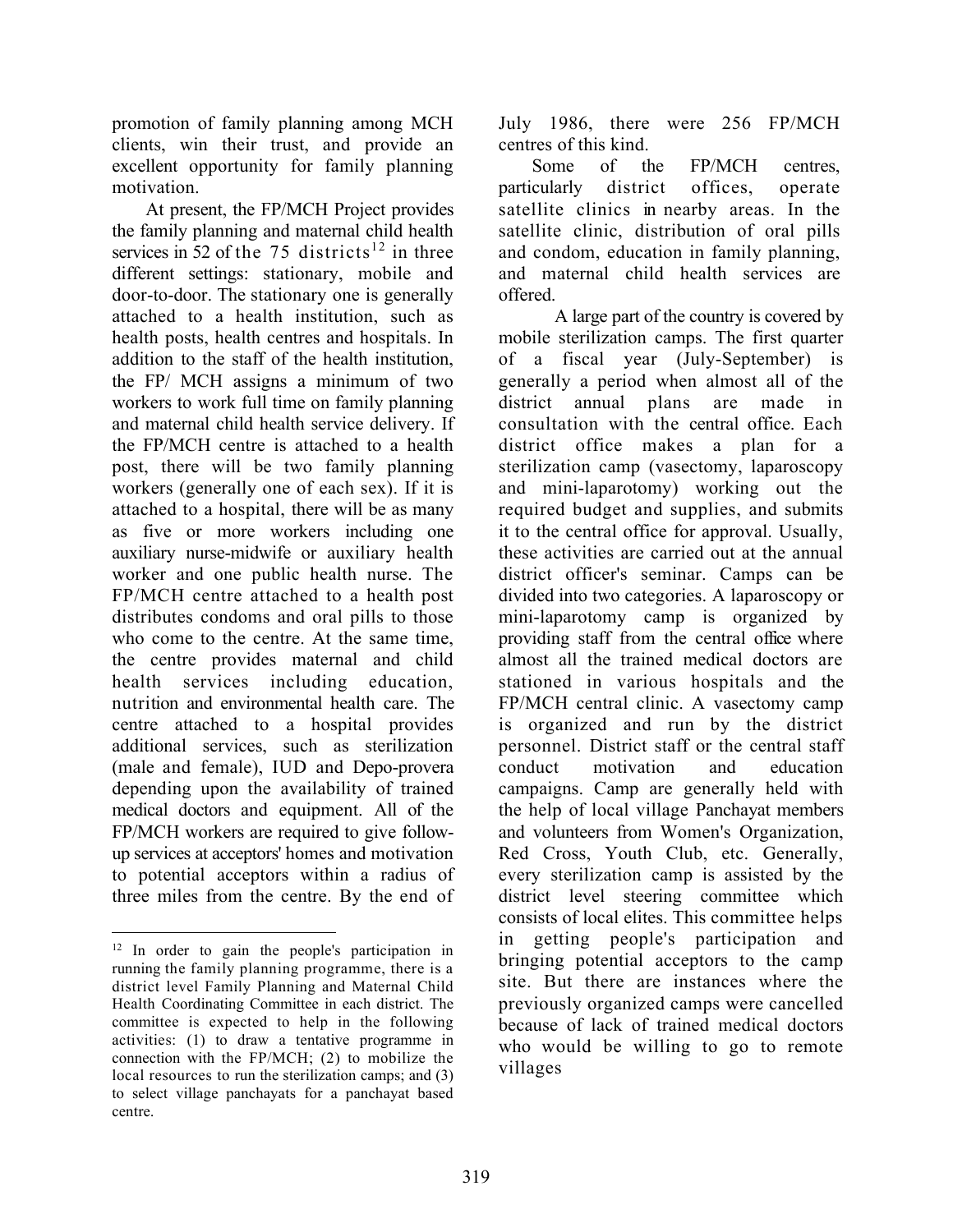(Nepal FP/MCH, No date). $^{13}$ 

The third setting is the Panchayat based centre. The first step in the evolution of the Panchayat based centre was the development of the area system in 1972, after it was realized that most villagers were not willing to come to the FP /MCH centre to obtain family planning services (Young, 1975). Under an area system, a family planning worker spends one or two days per week in a FP/MCH centre and the remaining four to five days in the field area motivating, educating and distributing condoms and oral pills to couples at home.

The FP/MCH Project spent a number of years finding an appropriate way to provide family planning and maternal child health services. And it tested the following types of experimental programmes (Guhhaju, et.  $al., 1975)^{14}.$ 

- 1. A village-based field worker approach where the duties of the worker will include in addition to family planning activities (i. e., motivation and distribution of contraceptives) provision of limited immunization and rehydration services in an effort to reduce infant mortality and thus encourage adoption of family planning;
- 2. altered staffing patterns where husband and wife teams and more

elderly and mature women are recruited as family planning workers and their performances compared;

- 3 . an intensive worker approach which will include the utilization of other government extension workers and volunteer women combined with varying levels of mass media and education input;
- 4. a commercial distribution of contraceptives approach where selected commercial channels mill be utilized to provide contraceptives and
- 5. approaches which will test selected models of FP/MCH service delivery particularly as they relate to the utilization of manpower in areas of poor communication and difficult terrain.

At the end of the fiscal year 1975/76, 190 Panchayat based workers were appointed in selected Panchayats. This number was increased to 2,500 workers by the end of July 1986\* . A Panchayat based worker is expected to provide door-to- door service in the following areas:

- 1 . to maintain award register which identifies potential acceptors in his/her village Panchayat and date and method of family planning acceptance;
- 2. to motivate and educate on family planning;
- 3. to provide information on various family planning methods;
- 4. to distribute condoms and oral pills;
- 5. to distribute RD-Sol (Oral Rehydration Solution) for the treatment of dehydration;
- 6 . to distribute iron tablets to mothers:

<sup>&</sup>lt;sup>13</sup> Nepal FP/MCH Project (no date), Annual Report 2038/39, His Majesty's Government of Nepal, Ministry of Health, Kathmandu (in Nepali).

<sup>14</sup> Gubhaju, B. B., Tuladha,, J., Pande, B. P., and Stoeckel J., (1975). "Experimental Family Planning Programmes in Nepal", in proceedings of Workshop Conference on Population, Family Planning, and Development in Nepal, jointly sponsored by His Majesty's Government of Nepal, Family Planning Maternal and Child Health Project, and University of California, Family Planning /Maternal and Child Health Project, Berkeley, (August 24-29): 177-193.

<sup>\*</sup> This figure was obtained from an unpublished official source.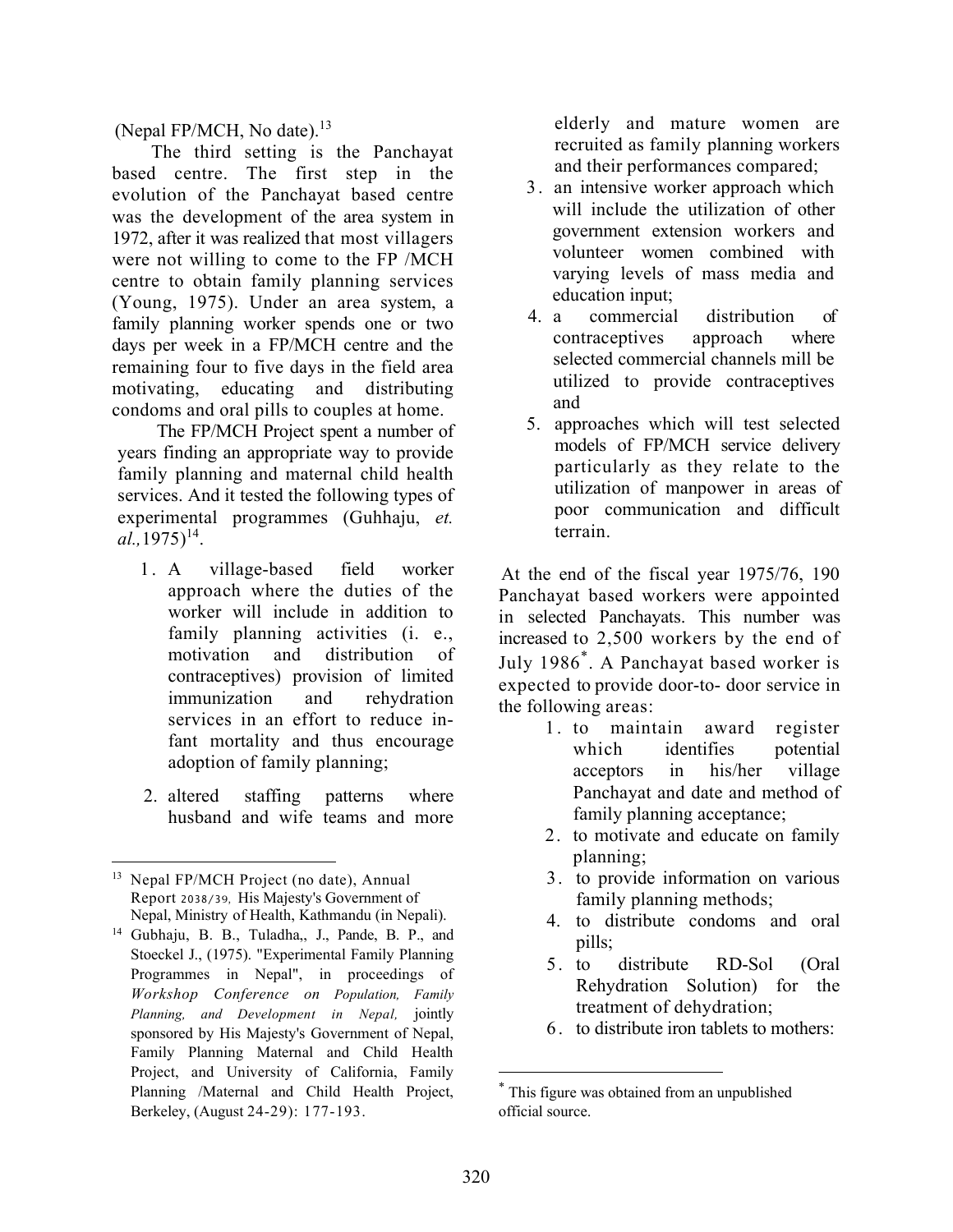- 7. to educate on sanitary hygiene;
- 8. to refer sick children and mothers to a health post, health centre or hospital and
- 9. to disseminate information about sterilization camps.

 The field level activities are monitored by four regional and forty district offices. Each regional office is headed by a senior medical officer who is assisted by a senior public health nurse, a statistical assistant and an IEC\* assistant in addition to administrative staff. Sole responsibility to carry out the district family planning and maternal child health activities lies with the district office which is headed by a district officer. To supervise clinics and Panchayat based centres, there are a number of intermediate supervisors. Approximately, one intermediate supervisor controls four to seven Panchayat based workers.

 Technical assistance needed by the regional offices and district offices is provided by the six divisions located at the central office.

#### Integrated Community Health Services Development Project (ICHSDP)

 The Integrated Community Health Services Development Project (ICHSDP) is another agency which is responsible for providing the entire range of basic health services including family planning. The idea of integrated community health services was first introduced in the Firth Plan (1975-80), as a policy to provide minimum health services as quickly as possible. This project looks after 23 of the 75 districts. The ICHSDP also provides its services in the three settings as described earlier in the FP/MCH Project section. In 1969, a Community Health and Integration Division was established within the Department of Health Services to deliver community oriented health services.

A year later, it was transferred under the Integration Board constituted in the Ministry of Health (ICHSDP,  $1982$ )<sup>15</sup>.

 Under the Ministry of Health, there are number of vertical projects such as the FP/MCH Project, Expanded Immmunization Project, malaria, T.B. and Leprosy. All of these projects have their independent field programmes. One of the policies of the long term health plan approved by the government was to integrated all vertical projects into basic health services. Under this policy, ICHSDP is providing its basic health services. Theoretically, the process of integration is to hand over districts by vertical projects to ICHSDP and ICHSDP in turn, hands over gradually to the Regional Health Directorate. The later process has no yet begun so far.

 There are two types of health posts under the integration programme. The first one is of the "Primary Integration" type. The integrated primary health post provides the following services under the integration programme:

- 1. family planning motivation with emphasis on permanent sterilization methods; issue of condoms and pills to married couples and arrangement of sterilization camps;
- 2. nutrition monitoring and nutrition education including rehydration education;
- 3. health education;
- 4. smallpox surveillance;
- 5. expanded immunization programme (Immunization including smallpox vaccination, BCG, DPT and TT);
- 6. recording of vital events;

<sup>\*</sup> Information, Education and Communication.

<sup>&</sup>lt;sup>15</sup> Integrated Community Health Services Development Project, (1982). "Annual Report", Ministry of Health, Kathmandu, ,Nepal.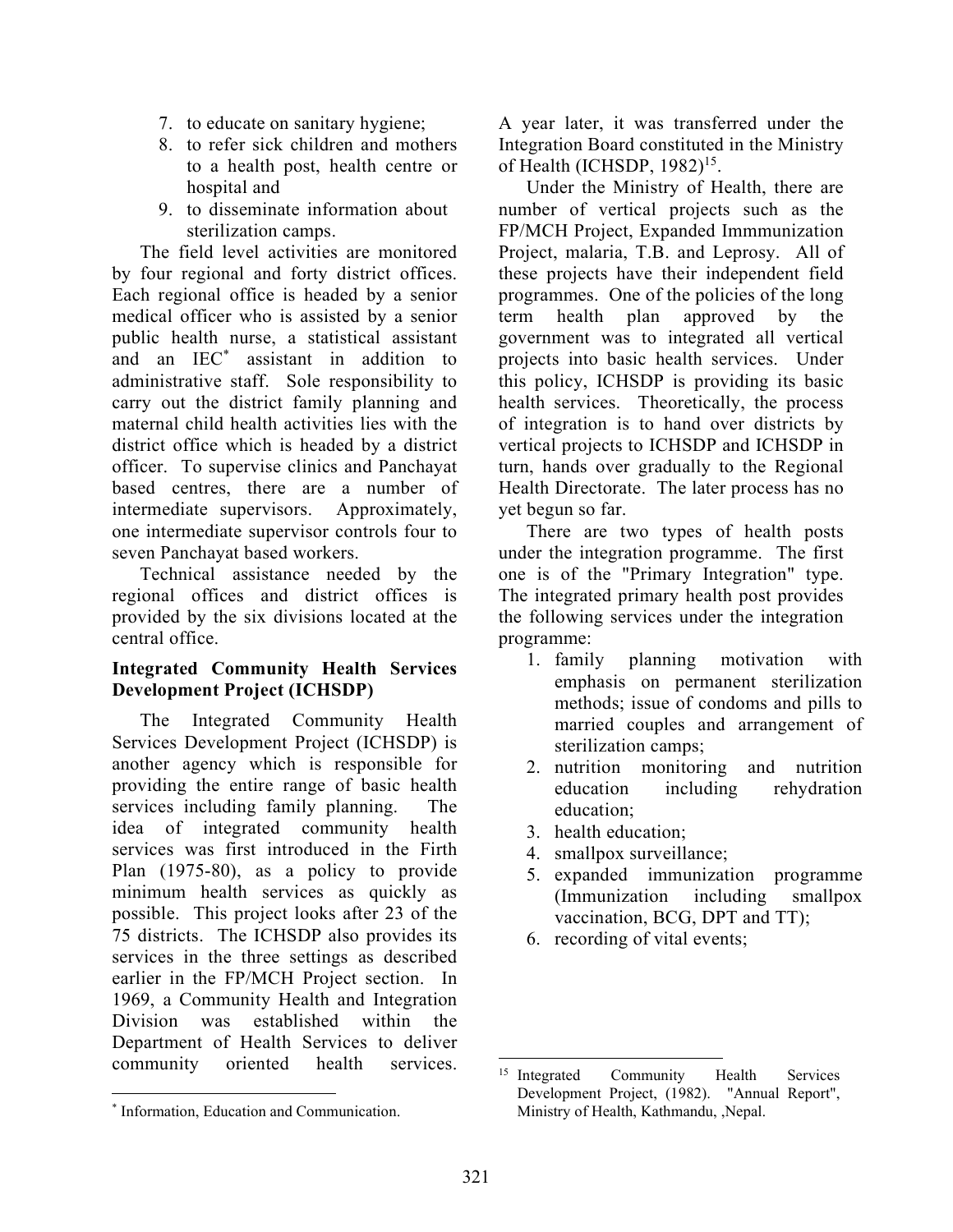- 7. case findings, treatment and isolation of TB patients;
- 8. case finding, treatment and case holding of leprosy patients;
- 9. referral services;
- 10. treatment of common illnesses and
- 11. training of local health volunteers.

The second one is the 'fully integrated' health post which provides additional services of antenatal, delivery and postnatal care, both domiciliary and at health posts and malaria surveillance, treatment of cases and control measures.

Each health post under the integrated programme serves four to six veks<sup>\*</sup>. One village health worker (VHW) is assigned to serve one vek. According to the 1980- 81 annual report of ICHSDP, one VHW makes two visits a year in each household in the Mountains and six visits a year in the Plains and Hills. Wherever the ICHSDP has a responsibility for malaria surveillance and containment, each household is visited monthly.

The Integrated Community Health Service Development Project (ICHSDP) has 48 district health offices which supervise all the integrated health posts. Out of 48 district health offices, six are fully integrated, 17 intermediate and 25 primary. The family planning and material child health activities are fully served under the Integrated Community Health Development Project. The FP/MCH Project has no responsibility in the `fully integrated' districts with regard to service delivery. However, the FP/MCH Project provides commodities, particularly oral pills and condoms and facilities for sterilization and other special campaigns.

The UNFPA needs assessment team identified several problems for ICHSDP,

particularly in manpower development, training, supervision, logistics and construction of health posts<sup>16</sup>. Because of these problems, the establishment of health posts is far below the target. According to the target, 700 new integrated health posts were to be opened by the fiscal year 1975/76, but here were on1y 644 such health posts of all types as of 1980/81.

#### Family Planning Budgets

It should be mentioned that it is very difficult to estimate the actual allocated budget and expenditure in the family planning programme in Nepal. It is very hard to impute the total cost for the family planning programme run under the various integrated projects and nongovernment organizations.

 Table 14.1 provides an approximation of the expenditure for family planning, health\*\* and total government programmes. It is to be noted that the expenditure for family planning programme had never exceeded one per cent of the total expenditure except in the fiscal year 1976-77. As compared to Bangladesh, the family planning programme's share of the total government expenditure is very low. In Bangladesh, 3.1 per cent of the total government budget was allocated to family planning in 1981. The family planning programme's share in the total health budget is also considerably smaller in Nepal than, for

<sup>\*</sup> A vek on average covers one and a half Panchayats.

<sup>16</sup> Kanskar, V. B. S., 1979. "Internal Migration and Population Distribution in Nepal", Nepal: Report of Mission on Needs Assessment for Population Assistance, UNFPA report No. 21, New York: 137-152.

<sup>\*\*</sup> Health budget includes family planning portion but not the population programmes which are separated from the Ministry of Health. It is extremely difficult to isolate budget/expenditure occurred in population as it is included in other projects.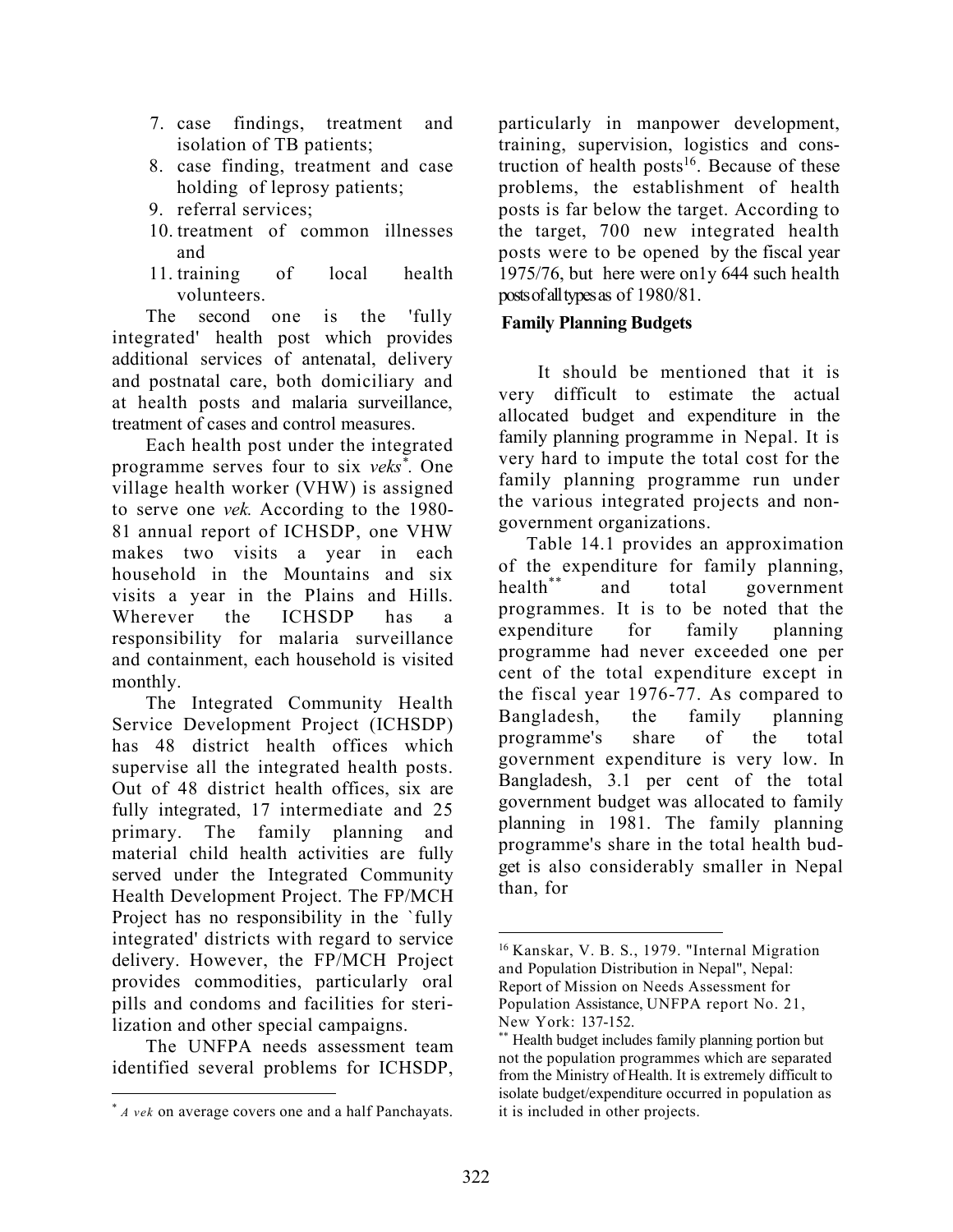|                    |                                     | <b>Expenditure in million Rs.</b> | <b>Family Planning as percent of</b> |                             |                       |
|--------------------|-------------------------------------|-----------------------------------|--------------------------------------|-----------------------------|-----------------------|
| <b>Fiscal Year</b> | <b>Family planning</b><br>programme | <b>Health Ministry</b>            | <b>Total</b><br>Government           | <b>Total</b><br>expenditure | Health<br>expenditure |
| 1968/69            | 2.02                                |                                   |                                      |                             |                       |
| 1969/70            | 4.00                                |                                   | 683.80                               | 0.59                        |                       |
| 1970/71            | 6.89                                |                                   | 769.50                               | 0.90                        |                       |
| 1971/72            | 7.50                                |                                   | 889.50                               | 0.84                        | $25.50$ ##            |
| 1972/73            | 5.33                                | $151.24 \#$                       | 982.80                               | 0.54                        |                       |
| 1973/74            | 7.95                                |                                   | 1226.30                              | 0.65                        |                       |
| 1974/75            | 10.90                               |                                   | 1513.80                              | 0.72                        |                       |
| 1975/76            | 18.50                               | 120.75                            | 1913.40                              | 0.97                        | 15.32                 |
| 1976/77            | 23.93                               | 162.48                            | 2371.60                              | 1.01                        | 14.73                 |
| 1977/78            | 14.12                               | 164.06                            | 3087.40                              | 0.46                        | 8.61                  |
| 1978/79            | 18.88                               | 178.34                            | 2886.3*                              | (0.65)                      | 10.59                 |
| 1979/80*           | 17.45                               | 72.20                             | 2308.60                              | 0.76                        | 24.17                 |
| 1980/81*           | 24.31                               | 97.80                             | 2731.10                              | 0.89                        | 24.85                 |
| 1981/82*           | 29.65                               | 152.80                            | 3726.90                              | 0.80                        | 19.40                 |
| 1982/83*           | 36.15                               | 216.30                            | 4982.10                              | 0.73                        | 16.71                 |
| 1983/84**          | 41.71                               | 219.90                            | 5059.90                              | 0.82                        | 18.97                 |
| 1984/85**          | 54.71                               | 332.80                            | 6729.90                              | 0.81                        | 16.44                 |

Table 14.1- Family planning, health and total government expenditure by fiscal years in Nepal

Notes: \*Actual expenditures as shown in the Sixth Plan and the Seventh Plan.

\*\*Based on allocated or revised estimated budgets.

Figure inside parentheses derived using actual expenditure in denominator and allocated budget in numerator.

Fiscal year starts approximately in the middle of July and ends in the middle of July of the next year.

# For years 1969/70 to 1973/74

## For years 1970/71 to 1974/75

Sources:\* The Nepal Family Planning and Maternal Child Health Project, Annual Report 2038/039, His Majesty's Government of Nepal, Ministry of Health, Kathmandu

United Nations Fund for Population Activities, 'Report of Mission of Needs Assessment for Population Assistance, Report no. 21, New York.

His Majesty's Government of Nepal (1970). Fourth Plan (1970-75), National Planning Commission Kathmandu

His Majesty's Government of Nepal (1980). Sixth Plan (2037-2042), National Planning Commission Kathmandu

His Majesty's Government of Nepal (1985). Seventh Plan (2042-2047), National Planning Commission Kathmandu

instance in Bagladesh<sup>17</sup>. In the fiscal year 1980/81, over 60 per cent of the FP/MCH Project's expenditure was borne by foreign agencies<sup>18</sup>.

18 Tuladhar, J. M., 1984. op. cit.

<sup>17</sup> Nortman, D. and Andrew, J., 1982 "Population And Family Planning Programmes: A Compendium of Data through 1981", 11<sup>th</sup> edition, The Population Council, New York.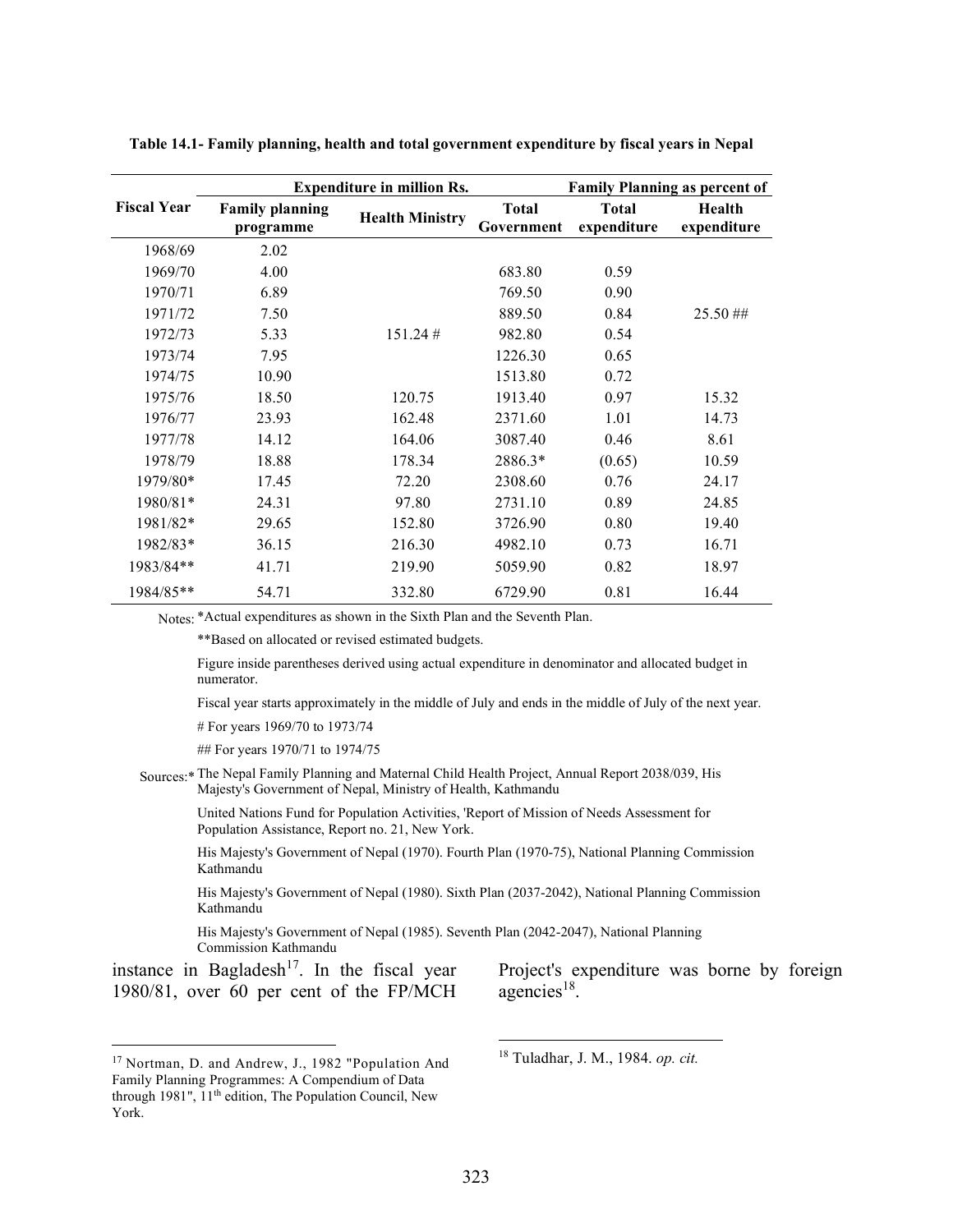#### Targets and Achievements

The national target<sup>19</sup> is set at every five years and from there specified for each fiscal year. Every year the target is revised at the beginning of the fiscal year according to the achievement of the previous fiscal year. The national target is divided among districts by district officers themselves keeping the previous year's achievement in view. The target number of new family planning acceptors are presented in Table 14.2. As can be seen from this Table, the target for the fiscal year 1980/81 was 150,000 new acceptors, of whom 27 per cent (i. e. 40,000) were sterilization acceptors. Of the 160,000 new acceptors in the fiscal year 1981/82, 25 per cent (i. e. 40,000) were sterilizations. Approximately three fourths of the target were temporary methods. Total national target has increased more than double in the fiscal year 1982/83 as compared to the fiscal year 1981/82. About four-fifths of the target is confined to temporary methods.

 The third column of Table 14.2 indicates the number of new acceptors<sup>20</sup> recruited each year and the fourth column gives the percent of target achieved. Except in 1968/69, 1975-77 and the per cent of target achieved has always been more than 100. The ratio of new family planning acceptors per 100 married women aged 15-44 has been increasing year after year reaching 83 in 1981/82, but the rate is still far below other countries, such as Thailand (140 in 1980) and Indonesia (131 in 1980). However, the rate is much higher than that of Bangladesh (63 in 1980) and India (52 in 1980)21. The problem of the Nepalese family planning programme has been the inability to provide a desired contraceptive mix. Since the beginning of the programme in Nepal, the proportion of permanent users never exceeded 18 per cent of the total new acceptors except in the fiscal year 1968/69 (Table 14.3). The programme was dominated by a large proportion of condom acceptors which reached as high as 68 per cent of the total new acceptors in 1979/80. Oral contraceptives contributed approximately one-third of the programme (with the exception of 1968/69) and decreased steadily to approximately one fourth in 1981/82. As is obvious from Table 14.3 the proportion of IUD acceptors has been decreasing every year. Its contribution to total new acceptors was one fifth of one per cent (0.2) in 1984/85. Depo-provera contributed only 2.7 per cent of total new acceptors in the same year. However, the proportion of Depoprovera users nearly doubled from 1.4

<sup>&</sup>lt;sup>19</sup> Demographic targets were set up in the *fifth Five*-Year Plan (1975/76-1979/80), to reduce the crude birth rate from 40 to 38 per thousand population and the infant mortality rate from 200 to 150 per thousand live births. In the sixth Five-Year Plan (1980/81- 1984/85), the target is to reduce the total fertility rate by 0.5, that is from 6.3 to 5.8. These targets were translated into acceptors by contraceptive mix. A new acceptor is defined as a person who accepted a particular method at first time.

<sup>20</sup> The Nepal Family Planning Programme makes no attempt to distinguish between 'programme acceptor' and 'method acceptor' because of the difficulty of obtaining accurate data. For definition of 'programme acceptor' and 'method acceptor', see, Chandrasekaran, C., (1975). 'Acceptor Data', Chapter 2 in Measuring The Effect of Family Planning Programmes on Fertility, (edited by) Chandrasekaran, C, and Hermalin, A. I. IUSSP, Ordina Editions, Liege, pp.17.-53

<sup>21</sup> Rates for Bangladesh, India and Thailand were computed from data given by Nortman D. and Andrew, J., (1982). "Population and Family Planning Programs: A compendium of data through 1981", 11<sup>th</sup> edition, The Population Council, New Your,. The Indonesian rate is quoted from John A. Ross and Sir Poedjastoeti, "Contraceptie Use and Program Development: New Information from Indonesia", International Family Planning Perspectives, Vol. 9, no. 3, pp, 68-87.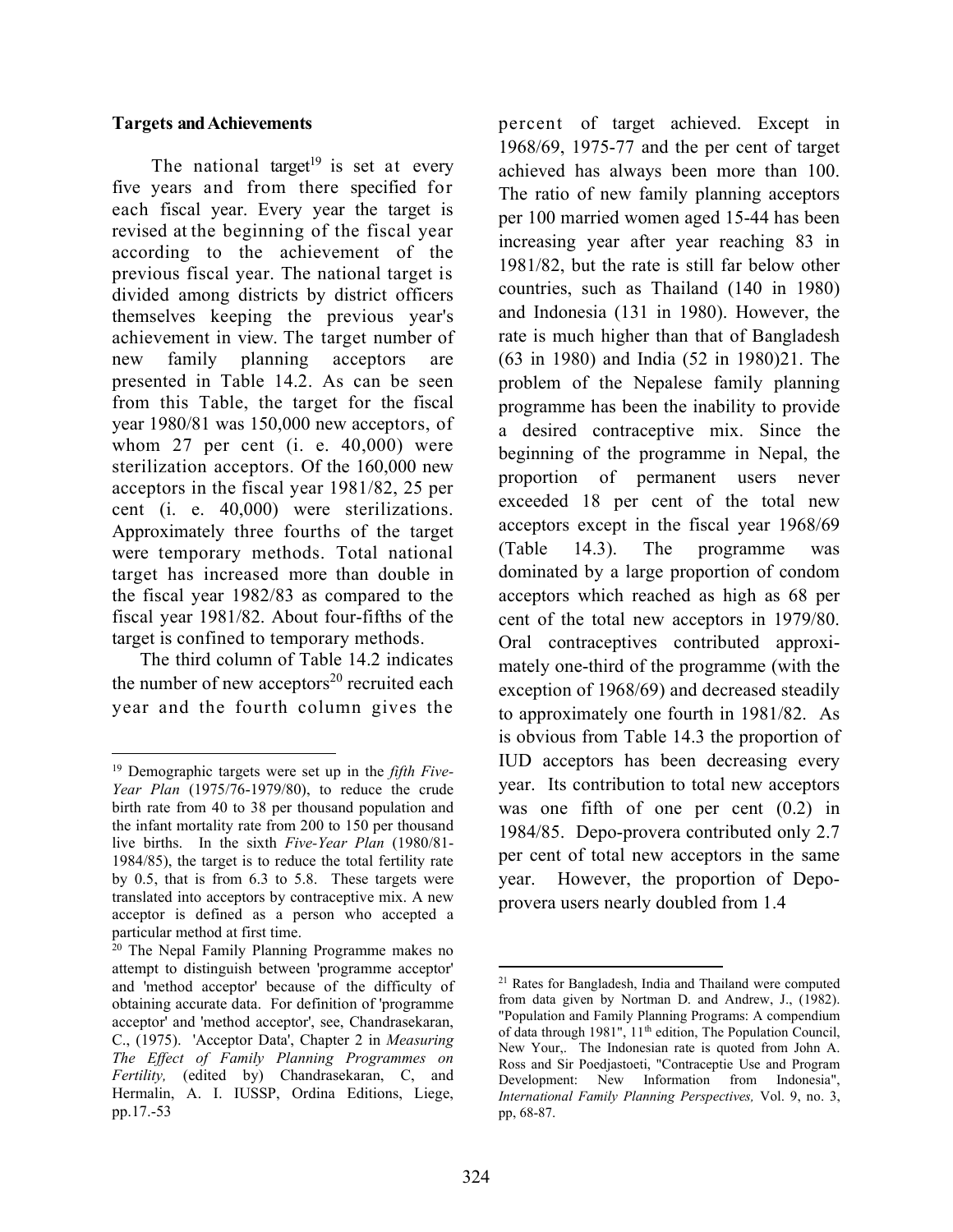|                    |        | <b>Family planning new</b> | <b>Acceptors</b> | $m$ and $m$ and $m$ and $m$ is $m$ and $m$ in $m$<br>Percent of target | Rate of acceptance* per 1000 |
|--------------------|--------|----------------------------|------------------|------------------------------------------------------------------------|------------------------------|
| <b>Fiscal Year</b> | Target |                            | achievement      | achieved                                                               | married women aged 15-44     |
| 1968/69            | 19400  |                            | 7774             | 40.1                                                                   | n.a                          |
| 1969/70            | 16000  |                            | 29740            | 185.9                                                                  | n.a                          |
| 1970/71            | 18000  |                            | 34433            | 191.3                                                                  | n.a                          |
| 1971/72            | 35000  |                            | 43838            | 125.3                                                                  | 21                           |
| 1972/73            | 60000  |                            | 65095            | 108.5                                                                  | 30                           |
| 1973/74            | 80000  |                            | 86079            | 107.6                                                                  | 39                           |
| 1974/75            | 86000  |                            | 98312            | 114.3                                                                  | 44                           |
| 1975/76            | 140000 |                            | 138634           | 99.0                                                                   | 60                           |
| 1976/77            | 140000 |                            | 126532           | 90.4                                                                   | 54                           |
| 1977/78            | 140000 |                            | 174106           | 124.4                                                                  | 72                           |
| 1978/79            | 140000 |                            | 165774           | 118.4                                                                  | 66                           |
| 1979/80            | 140000 |                            | 196534           | 140.4                                                                  | 77                           |
| 1980/81            | 150000 |                            | 216010           | 144.0                                                                  | 82                           |
| 1981/82            | 160000 |                            | 223215           | 139.5                                                                  | 83                           |
| 1982/83            | 327200 |                            | 284572           | 87.0                                                                   | n.a.                         |
| 1983/84            | 345400 |                            | 302684           | 87.6                                                                   | n.a.                         |
| 1984/85            | 373400 |                            | 339949           | 91.0                                                                   | n.a.                         |

Table 14.2- Family planning acceptor's target and achievement and rate of new acceptance per 1000 married women aged 15-44 by fiscal year

Note: n.a. means information not available

Source: Nepal Family Planning and Maternal Child Health Project.

\*Rate of acceptance is calculated based on denominator produced by the CONVERSE output.

| <b>Fiscal Year</b> | Oral pills | Condom | <b>IUD</b> | <b>Sterilization</b>     |      |                              | All   | Number of<br>acceptors |  |
|--------------------|------------|--------|------------|--------------------------|------|------------------------------|-------|------------------------|--|
|                    |            |        |            | Female                   | Male | Depo-provera                 |       |                        |  |
| 1968/69            | 17.4       | 25.1   | 15.2       | $\blacksquare$           | 42.3 |                              | 100.0 | 7,774                  |  |
| 1969/70            | 34.5       | 48.7   | 3.7        | $\overline{\phantom{a}}$ | 13.1 | ۰.                           | 100.0 | 29,740                 |  |
| 1970/71            | 30.5       | 54.5   | 2.1        | $\blacksquare$           | 12.9 | $\overline{\phantom{a}}$     | 100.0 | 34,433                 |  |
| 1971/72            | 36.2       | 52.2   | 2.7        | $\overline{\phantom{a}}$ | 8.9  | $\overline{\phantom{a}}$     | 100.0 | 43,838                 |  |
| 1972/73            | 36.9       | 54.9   | 0.9        | 0.9                      | 6.4  | $\qquad \qquad \blacksquare$ | 100.0 | 65,095                 |  |
| 1973/74            | 31.4       | 60.3   | 0.3        | 0.9                      | 7.1  | 0.0                          | 100.0 | 86,079                 |  |
| 1974/75            | 27.4       | 66.9   | 1.1        | 0.7                      | 3.8  | 0.1                          | 100.0 | 98,312                 |  |
| 1975/76            | 27.1       | 63.4   | 1.2        | 1.6                      | 6.6  | 0.1                          | 100.0 | 138,634                |  |
| 1976/77            | 26.3       | 59.1   | 0.9        | 4.3                      | 8.6  | 0.8                          | 100.0 | 126,532                |  |
| 1977/78            | 25.5       | 61.5   | 0.5        | 4.5                      | 7.0  | 1.0                          | 100.0 | 174,106                |  |
| 1978/79            | 22.9       | 64.5   | 0.7        | 6.8                      | 4.2  | 0.9                          | 100.0 | 165,774                |  |
| 1979/80            | 22.5       | 68.2   | 0.5        | 5.7                      | 2.2  | 0.9                          | 100.0 | 196,534                |  |
| 1980/81            | 22.7       | 65.1   | 0.6        | 8.4                      | 2.2  | 1.0                          | 100.0 | 216,010                |  |
| 1981/82            | 21.9       | 62.5   | 0.5        | 9.0                      | 4.7  | 1.4                          | 100.0 | 223,215                |  |
| 1982/83            | 23.5       | 58.4   | 0.6        | 10.0                     | 5.8  | 1.7                          | 100.0 | 284,572                |  |
| 1983/84            | 21.0       | 54.4   | 0.3        | 13.7                     | 8.7  | 1.9                          | 100.0 | 302,684                |  |
| 1984/85            | 21.3       | 57.8   | 0.2        | 18.0                     |      | 2.7                          | 100.0 | 339,949                |  |

Table 14.3- Percentage distribution of new acceptors by method and fiscal year

Source: Nepal Family Planning and Maternal Child Health Project.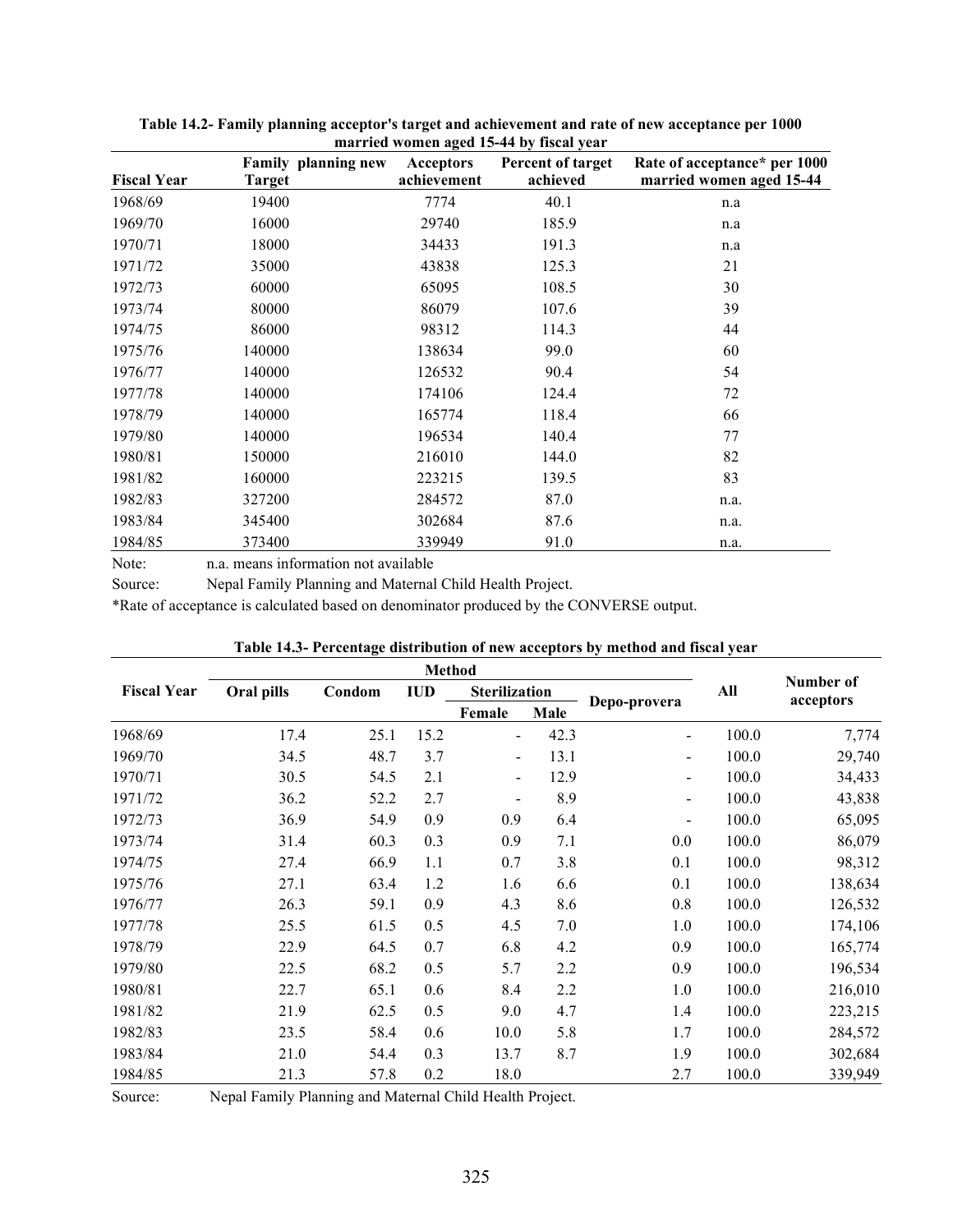in 1981/82 to 2.7 in 1984/85. Thus, service statistics show that the majority of new acceptors (four-fifths) in Nepal's programme adopt temporary methods (condoms and oral pills).

#### BIRTHS AVERTED

The purpose of this section is to ascertain what would have been the fertility level had there been no family planning programme in Nepal, and estimate the number of births averted by the programme. A number of techniques are available to do this. A computerized model (CONVERSE) which is described in the UN Manual IX (United Nations,  $1979)^{22}$ is well suited in the Nepalese context because the Nepalese family planning programme has continued for more than a decade.

The CONVERSE model produces a series of demographic and contraceptive use statistics that indicate the impact of the family planning programme and results are presented in Table 14.4, while these estimates were carried out, information on service statistics was

available upto 1981, therefore, estimation of births averted was done upto that time only.

 Table 14.4 shows the magnitude of the differences in selected demographic and contraceptive use variables if projection is based on the presence/absence of the family planning programme. The programme impact is shown for three different levels: low, medium and high. The medium level impact will be discussed here as it may provide the most reasonable estimate of effects on fertility.

The ten-year (1971-80) Nepalese family planning programme reduced the crude birth rate to 42.9 in 1981 compared to 45.4 without the family planning programme. The percentage decline of the crude birth rate due to the programme was 0.4 in 1972 and increased gradually in the subsequent years to 5.5 per cent in 1981 (Table 14.5). The largest proportion of the decline can be attributed to women aged 30-34 whose births averted contribute almost one-third of the total births averted by the programme in 1981 (Table 14.6). Total female population after 10 years was 1.2 per cent less than it would have been if there were no programme. The total fertility rate in 1981 was reduced by about eight percent to

|                                        | <b>Natural</b> |        | Family planning programme impact |        |  |  |
|----------------------------------------|----------------|--------|----------------------------------|--------|--|--|
| <b>Item</b>                            | fertility      | Low    | <b>Medium</b>                    | High   |  |  |
| Year 11 (1981)                         |                |        |                                  |        |  |  |
| Crude birth rate                       | 45.4           | 43.4   | 42.9                             | 42.4   |  |  |
| Crude death rate                       | 16.4           | 16.2   | 16.1                             | 16.1   |  |  |
| Crude natural increase                 | 29.0           | 27.1   | 26.8                             | 26.3   |  |  |
| Population in year 11 (1981)           |                |        |                                  |        |  |  |
| Number (thousand of females)           | 7510.1         | 7435.7 | 7422.5                           | 7402.7 |  |  |
| Percentage reduced by programme        |                | 1.0    | 1.2                              | 1.4    |  |  |
| Total Fertility rate in year 11 (1981) | 6.2            | 5.8    | 5.7                              | 5.6    |  |  |
| Age structure in year (1981)           |                |        |                                  |        |  |  |
| $0 - 4$                                | 17.8           | 17.2   | 17.1                             | 17.0   |  |  |
| $0 - 14$                               | 44.3           | 43.7   | 43.7                             | 43.5   |  |  |
| 15-44                                  | 42.4           | 42.8   | 42.9                             | 43.0   |  |  |
| $45+$                                  | 13.3           | 13.5   | 13.4                             | 13.5   |  |  |

Table 14.4- Demographic impact of ten-year (1971-80) Nepal family planning programme: Summary results

 $\overline{22}$  United Nations, 1979. Manual IX: The Methodology of Measuring the Impact of Family Planning Programme on Fertility, ST/ESA/Series A/66, New York.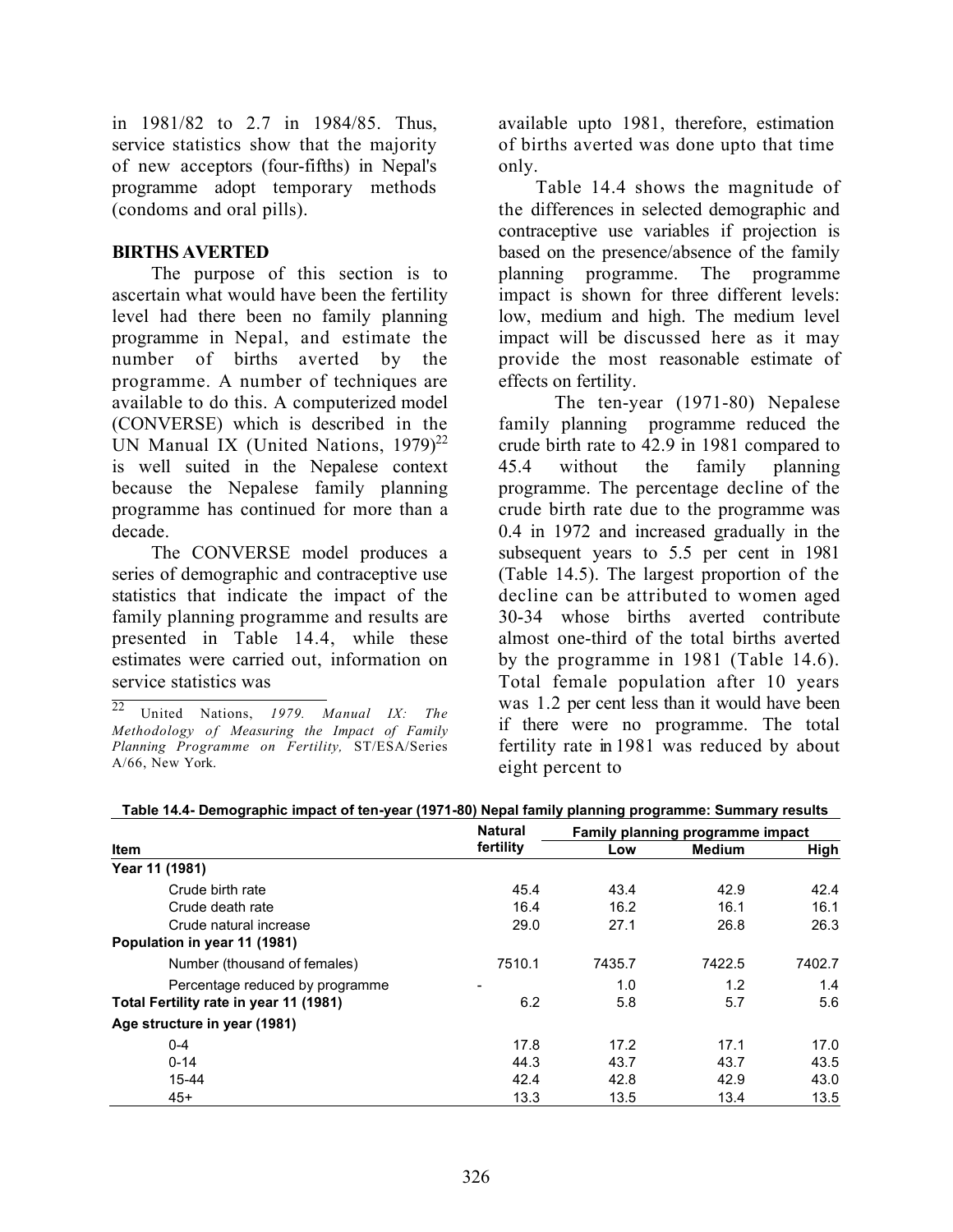| Table 14.4 continued                      |                |      |                                  |      |  |  |
|-------------------------------------------|----------------|------|----------------------------------|------|--|--|
|                                           | <b>Natural</b> |      | Family planning programme impact |      |  |  |
| Item                                      | fertility      | Low  | <b>Medium</b>                    | High |  |  |
| Female children under 5 years             |                |      |                                  |      |  |  |
| per 1000 women aged 15-44;                |                |      |                                  |      |  |  |
| year 11 (1981)                            | 420            | 402  | 399                              | 394  |  |  |
| Acceptors as % of eligible in             |                |      |                                  |      |  |  |
| year 10 (1980)                            |                |      |                                  |      |  |  |
| 15-44                                     | 2.1            | 8.6  | 8.7                              | 8.8  |  |  |
| $15 - 19$                                 | 0.4            | 1.7  | 1.7                              | 1.7  |  |  |
| 20-24                                     | 1.8            | 7.0  | 7.1                              | 7.1  |  |  |
| 25-29                                     | 2.6            | 10.5 | 10.6                             | 10.7 |  |  |
| 30-34                                     | 3.7            | 15.7 | 15.9                             | 16.2 |  |  |
| 35-39                                     | 2.8            | 11.8 | 12.0                             | 12.2 |  |  |
| 40-44                                     | 1.7            | 6.6  | 6.6                              | 6.7  |  |  |
| Contraceptive use during year 10 (1980)   |                |      |                                  |      |  |  |
| as % of married women of reproductive age |                |      |                                  |      |  |  |
| 15-44                                     | 0              | 4.6  | 5.2                              | 6.1  |  |  |
| $15 - 19$                                 | $\mathbf 0$    | 0.3  | 0.4                              | 0.6  |  |  |
| 20-24                                     | 0              | 1.6  | 2.0                              | 2.7  |  |  |
| 25-29                                     | $\pmb{0}$      | 4.3  | 5.1                              | 6.1  |  |  |
| 30-34                                     | $\mathbf 0$    | 8.4  | 9.4                              | 11.0 |  |  |
| 35-39                                     | $\mathbf 0$    | 9.5  | 10.4                             | 11.9 |  |  |
| 40-44                                     | $\pmb{0}$      | 7.0  | 7.6                              | 8.6  |  |  |
| Percentage of reduction in marital        |                |      |                                  |      |  |  |
| age specific fertility rates              |                |      |                                  |      |  |  |
| year 11 (1981) and year 1 (1971)          |                |      |                                  |      |  |  |
| 15-44                                     | 0              | 6.5  | 7.5                              | 8.6  |  |  |
| 15-19                                     | 0              | 0.4  | 0.4                              | 0.8  |  |  |
| 20-24                                     | $\pmb{0}$      | 1.9  | 2.6                              | 3.5  |  |  |
| 25-29                                     | 0              | 5.2  | 6.2                              | 7.8  |  |  |
| 30-34                                     | 0              | 10.1 | 11.8                             | 13.9 |  |  |
| 35-39                                     | 0              | 14.4 | 16.0                             | 18.6 |  |  |
| 40-44                                     | 0              | 15.7 | 16.9                             | 20.2 |  |  |

Medium-uses proportion of condom acceptors not immediately discontinuing use as 0.400

Notes: Low-uses proportion of condom acceptors not immediately discontinuing use as 0.200

High-uses proportion of condom acceptors not immediately discontinuing use as 0.700

Source: Tuladhar, J.M., 1984. The Persistence of High Fertility in Nepal, Ph. D. Thesis submitted at Australian National University.

5.7 With regard to martial fertility rate, the programme was able to reduce the total fertility rate by 7.5 per cent. The percentage decline was highest among oder women (30 years or older). In 1981 the highest fertility group aged 25-29 experienced a martital fertility rate

6.2 per cent lower than it would have been without the programme. In achieving ghese results, couple-years of use grew from a negligible level at the beginning of the programme to 5.2 per cent of the married women of reproductive ages in year 10 (1980).